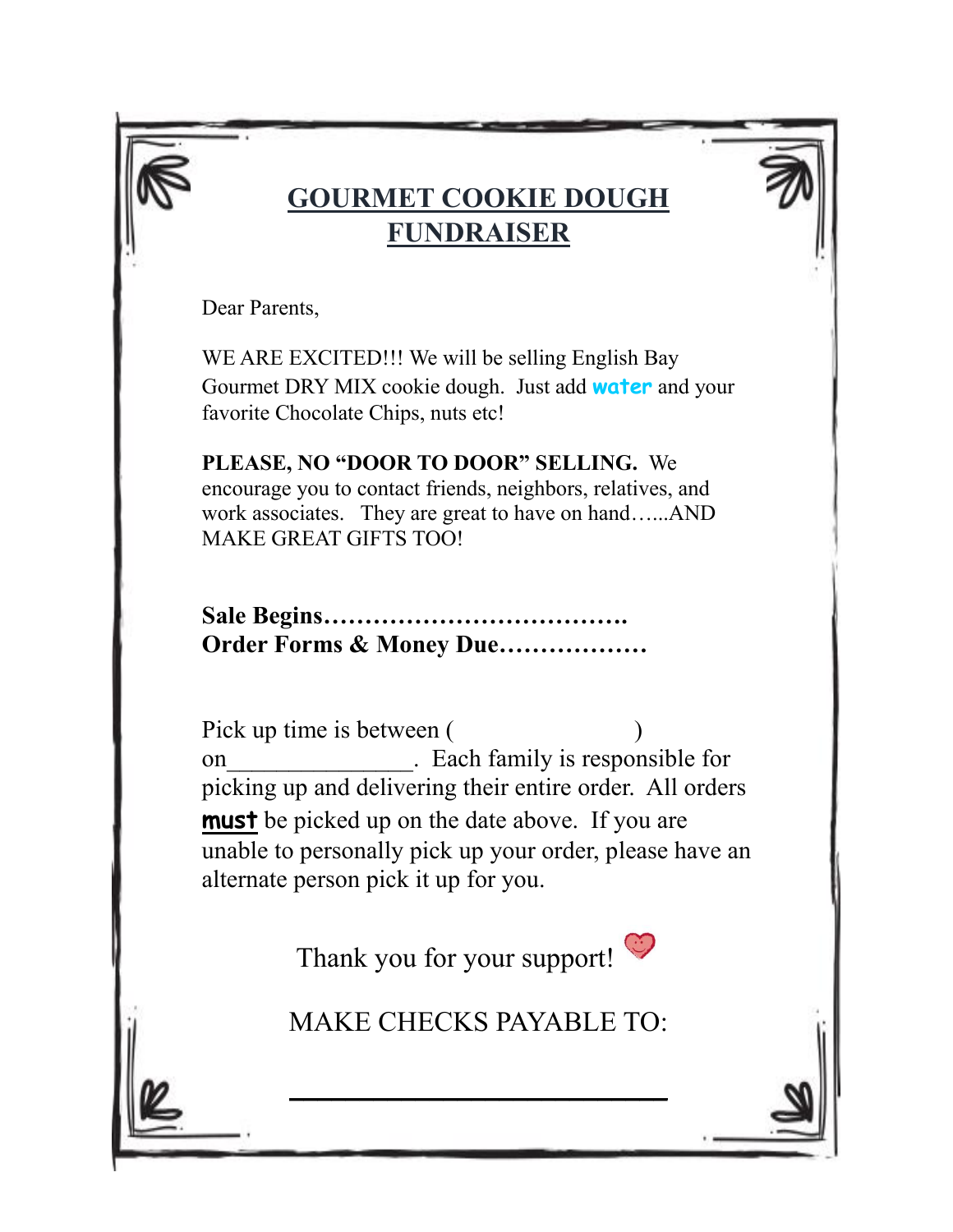# Fundraising Terms and Conditions

Choose from the following Flavors of Dry Cookie Dough Mix – 54 1oz cookies per bag. Just add WATER!



Lead-time required for delivery is a minimum 10—14 days from receipt of MOST orders, some areas require more delivery time.

Orders may be called in or emailed to:

#### **Attention**: **Jackie Seguin**

| Phone:     | 780-451-6252      |
|------------|-------------------|
| Toll Free: | 1-888-336-8442    |
| Email:     | Seguinj@telus.net |

Payment is due **prior** to delivery or pick-up

Price to you is:  $$10.00$ /\$60.00 per case

Retail price is: \$15.00/\$90.00 per case (\$30.00 profit per case)

#### **Free Delivery requirements:** 50 CASES

Anything under 50 can be scheduled for pick up or we can talk about shipping fees to your area.

Full case orders only please. (One flavor - 6 bags per case) Extras to be sold between the time your order is placed and on the day of pick up. There is always a request for more cookies or someone who missed the deadline on sales that would like to buy on the day of pick up.

ALL CHEQUES ARE MADE PAYABLE TO YOUR GROUP!